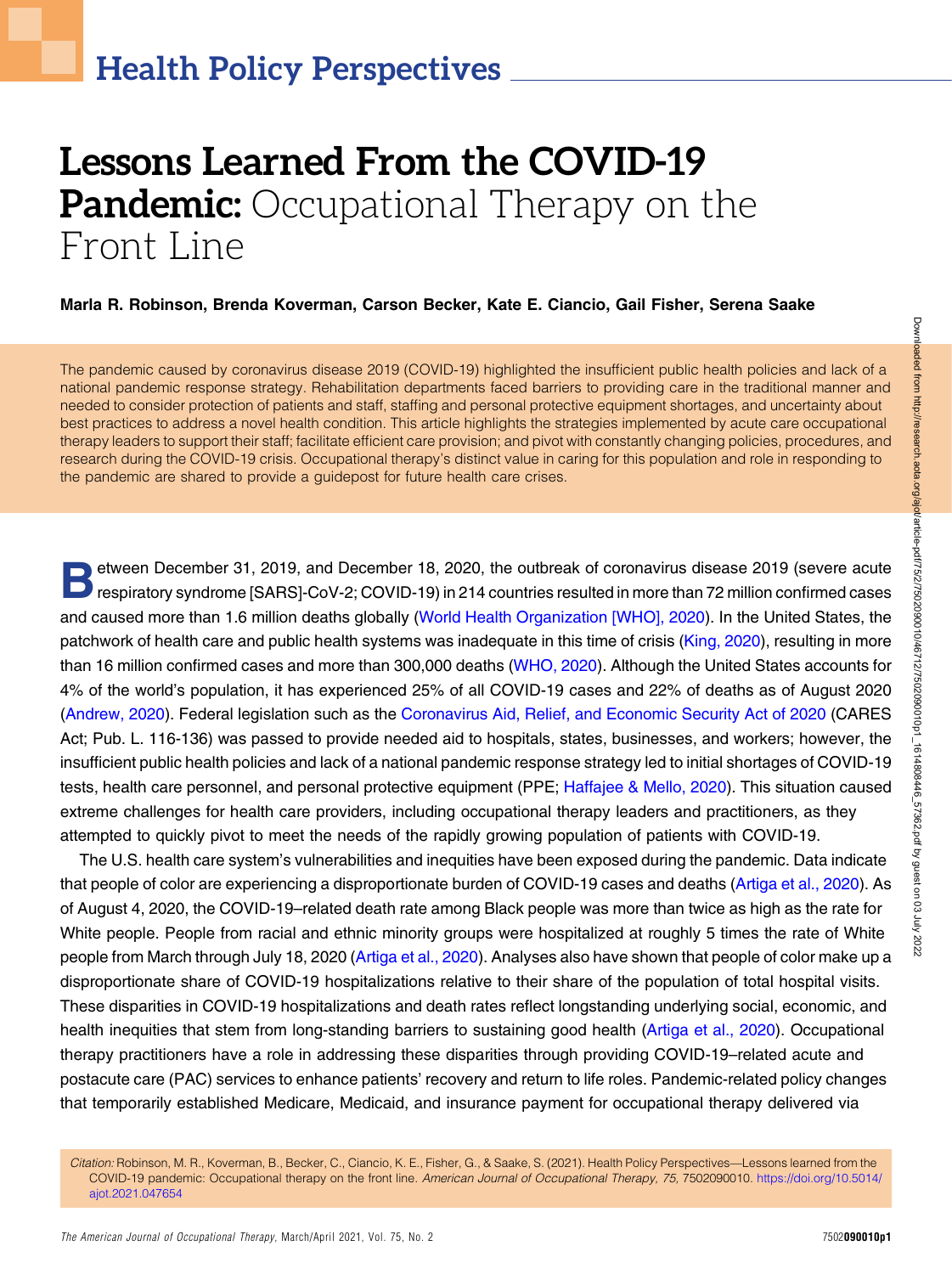telehealth have been essential to expanding occupational therapy's role during the COVID-19 crisis [\(American](#page-5-4) [Occupational Therapy Association \[AOTA\], 2020b\)](#page-5-4).

With record numbers of people filing for unemployment, the loss of employer health care coverage will put an increasing strain on health care providers ([King, 2020\)](#page-6-1). The drop in people covered by employer insurance will result in fewer people seeking rehabilitation and other health care services, which will affect all employers of occupational therapy personnel. Although federal legislation provided funding to cover the cost of testing for COVID-19, it did not cover the cost-sharing expenses associated with treatment [\(King, 2020](#page-6-1)), which could result in limited rehabilitation services in the postacute settings for those with long-lasting effects of the virus who cannot afford to pay for their share of the costs.

#### Role of Acute Care Hospitals During the Pandemic

Data from New York City, one of the early epicenters of the virus in the United States, suggest that approximately 25% of those diagnosed with COVID-19 were admitted to a hospital in March and April 2020 (New York State Department of Health, April 28, 2020, as cited in [Cummings et al., 2020\)](#page-5-5). Of the 5,700 people hospitalized in New York State in March and early April 2020 with a COVID-19 diagnosis, 14% were treated in the intensive care unit (ICU), and 94% had one or more comorbidities, such as hypertension (57%), obesity (42%), and diabetes (34%; [Richardson et al., 2020\)](#page-6-2). Although the proportion of hospital admissions and ICU patients with COVID-19 decreased in New York City after the first few months, surges in COVID-19 cases across the United States have continued to occur.

Hospitalized patients require both usual critical care, including intravenous fluid strategies, invasive ventilation, and prone positioning, as well as specialized considerations to limit the spread of the virus within a facility, including private rooms, limits on the number of staff interacting with patients, limited visitation, and use of PPE to protect health care professionals ([Murthy et al., 2020](#page-6-3)). In addition, as scientific understanding of the novel virus continues to develop, critical care procedures evolve, requiring hospitals to be flexible for daily changes in policies and intervention strategies.

Throughout the pandemic, hospitals have prepared and implemented emergency plans to open isolated COVID-19 units, reduce nonessential hospital care, and use empty facilities, such as convention centers, as overflow facilities [\(Keeley et al., 2020](#page-5-6)). Although measures such as social distancing, stay-at-home orders, quarantine requirements, and widespread masking have slowed the spread of the virus and have avoided overwhelming the U.S. health care system, hospitals have had to take drastic measures to meet the demand for care across the country. Hospitals have suffered huge economic losses during the pandemic, primarily because of a dramatic decrease in nonessential surgeries and appointments for patients without COVID-19, affecting budgets and causing a wave of furloughs of medical staff [\(American Hospital Association, 2020\)](#page-5-7). Although as of December 31, 2020, the U.S. health care system has weathered the pandemic without becoming overwhelmed, the impact of the virus is still visible in all aspects of care in the hospital setting.

Rehabilitation departments faced many of the same barriers to care encountered by hospitals in general: protection of patients and staff, staffing and PPE shortages, and uncertainty about best practices to address a novel health condition. Drawing from emergency plans, AOTA resources (e.g., [AOTA, 2020d\)](#page-5-8), the leadership of department leaders, and constant feedback from practitioners on the front line, occupational therapy practitioners in urban academic hospitals rose to the occasion to demonstrate the value of occupational therapy both in the ICU and specifically for patients experiencing severe illness related to COVID-19. Describing their experiences will assist future efforts of occupational therapy practitioners and leaders who are faced with pandemics and natural disasters.

# Managing Daily Operations

Rehabilitation departments rapidly adapted to the new COVID-era environment. In addition to traditional occupational therapy services, staff were often redeployed to assist in operations of the facility and overall care of patients. Acute care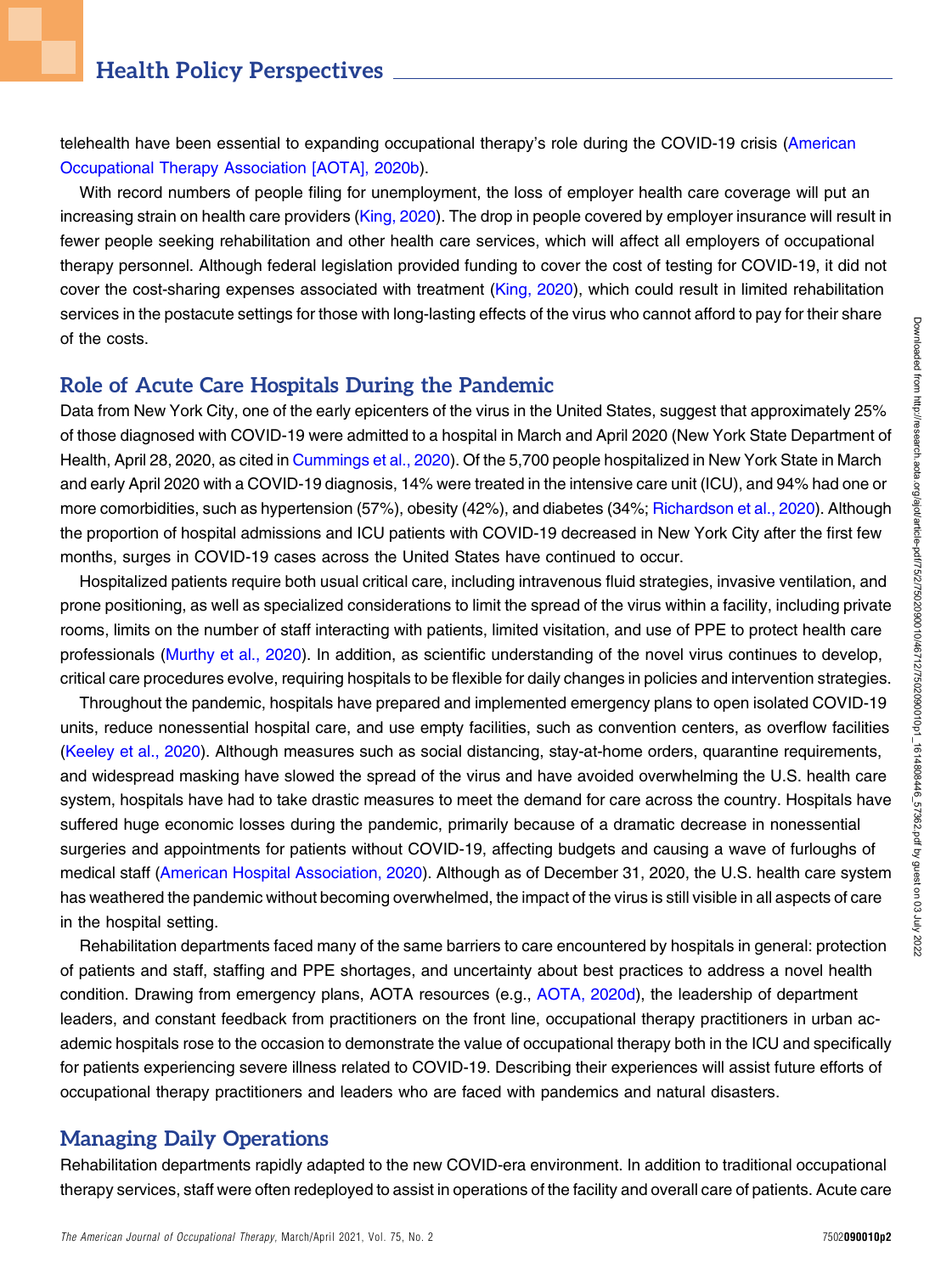## Health Policy Perspectives

leaders quickly transformed roles of frontline staff to meet the needs of the patient population while attempting to decrease the need to furlough staff. Acute care occupational therapy practitioners continued to provide services to hospitalized patients while outpatient therapy departments had a necessary, but drastic, decrease in traditional appointments as they worked toward operationalizing telehealth using remote video or phone communication. Some outpatient occupational therapy personnel were redeployed into labor pools and worked as temperature screeners, PPE observers, blood bank runners, scrub distribution center helpers, and care support providers on COVID-19 cohort units. Others were quickly trained to work in acute care, which allowed more experienced acute care occupational therapy practitioners the opportunity to be redeployed to assist with care of critically ill patients.

Social or physical distancing among staff, requiring 6 ft (1.8 m) of separation between people, was implemented early in the pandemic to reduce the risk of transmission of COVID-19 ([Centers for Disease Control and Prevention](#page-5-9) [\[CDC\], 2020b](#page-5-9)). For teams who traditionally worked closely with one another, this change was significant in how interprofessional collaboration occurred on a daily basis. In some health systems, strict criteria allowed only primary medical teams (i.e., physicians, physician assistants, advanced practice nurses, and bedside nurses) to interface directly with patients, limiting in-person therapy. Creating work spaces to optimize real-time completion of work while maintaining social distancing required creative utilization of physical work space and scheduling. Strategies were implemented to facilitate social distancing and to promote staff preservation. To reduce the number of people in facilities, many centers placed student fieldwork education on hold. In some facilities, staff schedules were modified and included 7 days on and 7 days off, with work from home days during the off week; three 12-hr days plus one 8-hr day every other week; or 13.5-hr days to limit the number of staff present and interacting with one another. As volumes of patients with COVID-19 decreased and universal masking, wearing of eye protection, and daily assessment of staff and visitor symptoms were implemented, typical scheduling of staff to meet the increased need for therapy was resumed.

As the numbers of patients positive for COVID-19 increased in the initial phases of the pandemic, determining essential therapy needs was imperative to ensure that staff had adequate PPE and to prevent cross-contamination when providing care for patients who had COVID-19 and those who did not. Initially, many decisions were made on the basis of PPE conservation, as the drastic increase in isolation patients caused a significant PPE shortage in the United States ([CDC, 2020a](#page-5-10)). Screening processes were implemented to reduce the number of health care providers entering and exiting the rooms and to ensure that proper donning and doffing of PPE occurred. To ensure that occupational therapy leaders were good stewards of resources, PPE conservation led to the delivery of care using nontraditional methods and highlighted the importance of interprofessional communication.

At some facilities, a patient who was close to their prehospital functional level would receive an occupational therapy assessment over the phone while the nurse was present in the room performing other care. An in-person evaluation was performed if a decline in function was noted, with the occupational therapy practitioner working in conjunction with the physical therapist to determine which discipline would best be able to address the needs of the patient while minimizing PPE use and exposure to the virus. In the early stages of the pandemic, because of lack of understanding of how the virus spread and the potential risk of spread between patient rooms, some facilities allocated therapists to see all patients with or without COVID-19 within a day to facilitate care and to limit exposure. As more research became available about the virus, it was discovered that if PPE is being worn, donned, and doffed appropriately, the risk of spread is minimal ([CDC, 2020a\)](#page-5-10).

#### Unique Challenges in Care Provision

The surge in intensive care and ventilator-dependent patients required physical and occupational therapy personnel to initiate treatment as soon as possible to prevent the potential negative impact of critical illness and prolonged hospitalization. Occupational therapy in the ICU has previously been shown to improve outcomes and to decrease length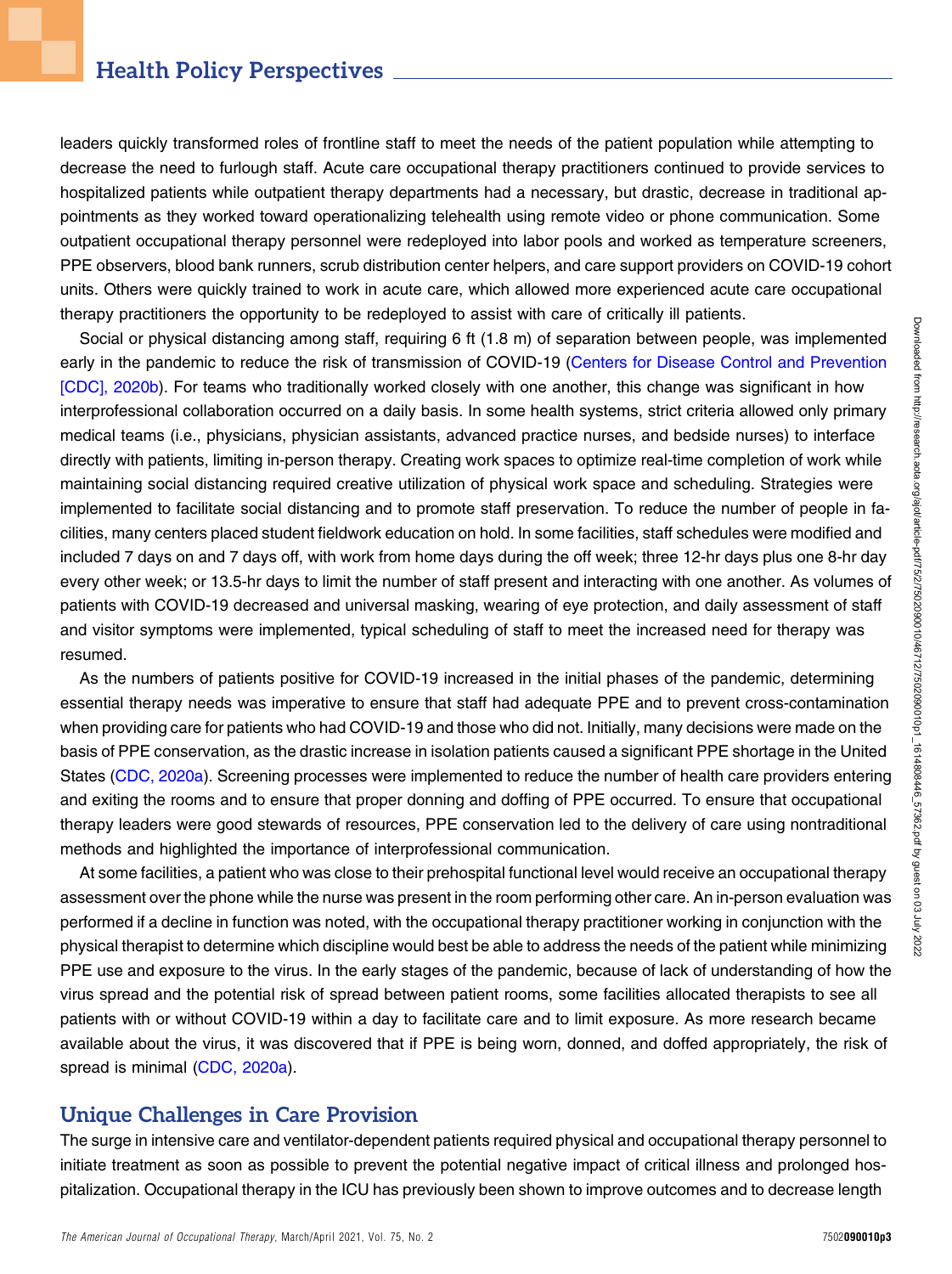of stay through measures such as early mobilization and optimal positioning [\(Weinreich et al., 2017](#page-6-4)). Early mobilization, or early rehabilitation, typically refers to the early initiation of functional mobility, out-of-bed ambulation and activity, and engagement in activities of daily living, requiring the patient's active participation in rehabilitation [\(Davis et al., 2013](#page-5-11)). Occupational therapy's efficacy to improve outcomes in patients with other respiratory diseases, such as pneumonia, has also been previously demonstrated [\(Freburger et al., 2020;](#page-5-12) [Weinreich et al., 2017\)](#page-6-4), indicating that occupational therapy could play a crucial role in successful outcomes for patients with severe illness related to COVID-19.

In hospitals where providing early occupational therapy interventions is the standard of care, interruption in care provision was limited. For hospitals where occupational therapy has not had a strong role in the ICUs, this deficiency presented the opportunity to demonstrate the value of occupational therapy in this setting. In many institutions, therapists took on the role of participating in and leading teams facilitating prone positioning. Traditionally, prone positioning is completed with ventilated patients as a treatment intervention for acute respiratory distress; however, with the pressure of the pandemic, many institutions adjusted and implemented these protocols simultaneously with awake, nonintubated patients, drastically increasing the volume of patients receiving this intervention. The ability to mobilize a wide variety of patients provided the opportunity for occupational therapy teams to be the leaders of these initiatives and highlighted the value of occupational therapy in a demanding time.

Although the long-term effects of patients recovering from COVID-19 are unknown, several functional deficit areas have been identified, including psychological, neurological, cardiac, and cognitive capacities (lannaccone et al., 2020; [Sheehy, 2020\)](#page-6-5). Occupational therapy's scope of practice allowed practitioners to immediately provide an array of interventions to help the patients maximize their functional abilities across the continuum of care in the initial and ongoing stages of this pandemic. Initial treatment interventions incorporated early mobilization concepts used with previous intensive care patient populations. However, occupational therapy practitioners quickly assessed other functional deficits that made these patient treatment approaches unique. Social isolation was one area that affected patients' psychosocial function, and several hospital departments began developing materials to address this issue.

The CDC has stated that a pandemic can induce fear, anxiety, and stress; moreover, social distancing can increase feelings of isolation. Occupational therapy can play a role in identifying and implementing healthy habits, rituals, and routines to support wellness ([Champagne & Gray, 2011\)](#page-5-14). As patients are admitted to the hospital with a COVID-19 diagnosis, they are substantially more isolated, with no visitors and limited health care provider contact. One tool that was developed at the third authors' institution was a "Social Distancing Wellness Program" that incorporated community mental health resources as well as ways to maintain routine, and free, online leisure activities in the community while maintaining social distance. This program created a safe way for patients to engage in meaningful occupations, support their psychosocial well-being, and maintain connection with their communities.

The role of occupational therapy in determining safe discharge recommendations became more complex as patients who were positive for COVID-19 had fewer PAC options. Transfers to PAC settings were difficult because many PAC units were not accepting patients because of their medical complexity and risk of spread of the disease; therefore, many patients chose to return to their homes out of fear. As a result, acute care patient visit volumes increased to higher than before the pandemic average to optimize functional outcomes to facilitate discharge to home. At the same time, non-patient-care requirements also increased as a result of providing caregiver training in video formats and through additional phone calls to communicate because of visitor restrictions.

#### Self-Care for the Practitioner

Early in the pandemic, as the volume of patients positive for COVID-19 increased, some occupational therapy staff contracted COVID-19. Occupational therapy practitioners had fear of the unknown, and social distancing measures resulted in isolation, anxiety, and changes in social behavior. Occupational therapy practitioners have a unique lens to identify behavioral health concerns and to provide support to peers as well as patients. Creative interventions for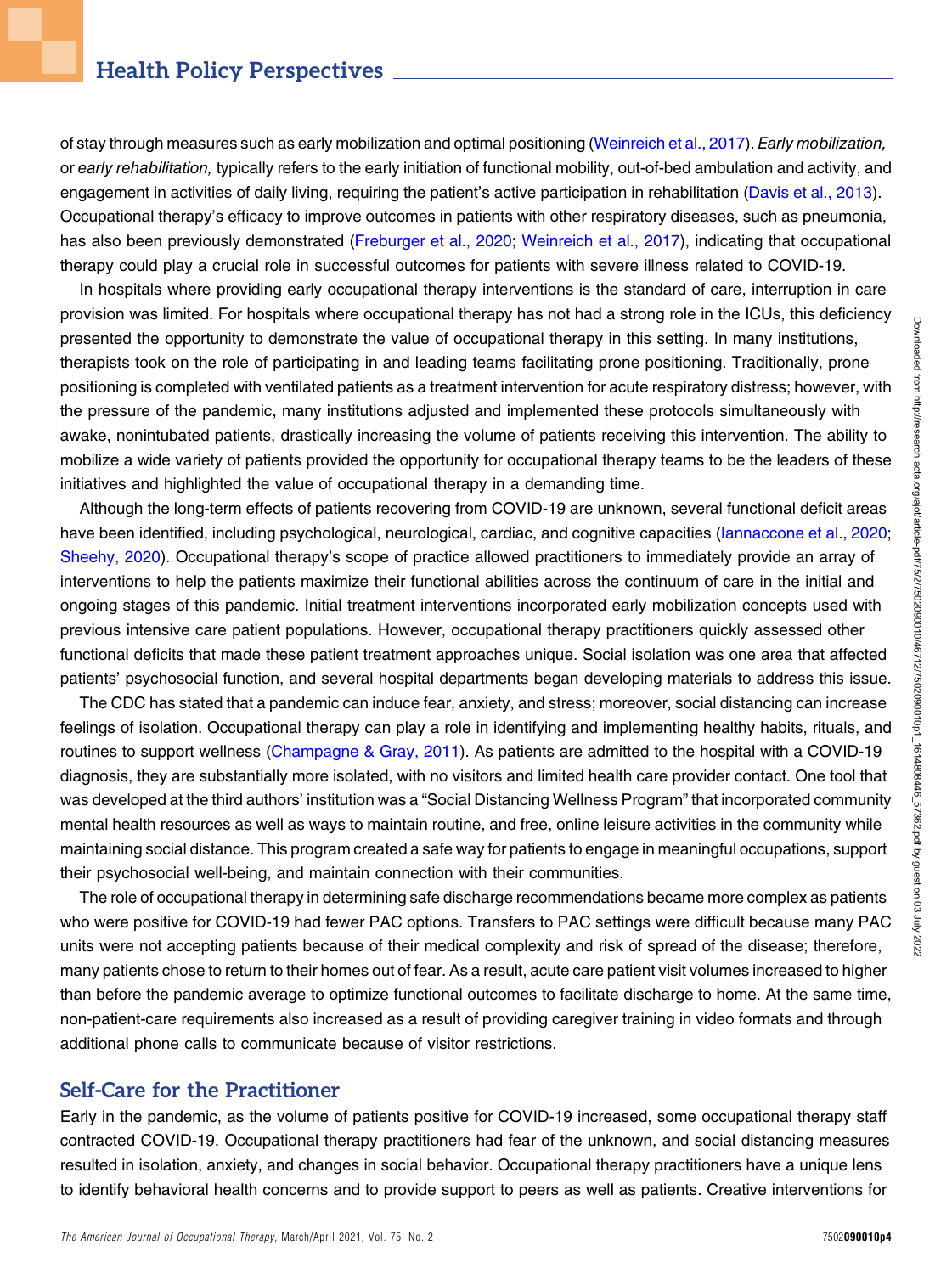self-care for practitioners were developed by therapy staff at the first author's institution; these interventions included weekly newsletters that provided information on podcasts, physical activities (e.g., meditation, websites offering exercise classes), quarantine recipes, and inspirational words of support. In daily staff huddles, practitioners were encouraged to share questions and concerns, and updates were provided for changes in procedures. Staff were reminded of resources such as the employee assistance program, and resources were pushed out to staff. Opportunities to meet with ethicists and infection control practitioners in a town hall format were offered to provide information and to allow for dialogue with the experts to work through novel challenges and concerns related to the pandemic.

## Policy Changes

Because occupational therapy leaders in acute care settings oversee recommendations for appropriate PAC settings for the patient's next level of care, awareness of the policy and payment changes that affect each PAC setting during the pandemic has been needed. During the COVID-19 pandemic, the Centers for Medicare & Medicaid Services (CMS) issued waivers during the public health emergency that affected service provision across the acute care and PAC settings ([AOTA, 2020b](#page-5-4)). For example, waivers gave permission to provide and charge for telehealth occupational therapy in outpatient and institutional settings [\(AOTA, 2020a\)](#page-5-15), allowed occupational therapy practitioners to open home health cases and conduct the start of care for home health agencies, and granted occupational therapy as-sistants the ability to perform maintenance therapy in outpatient settings ([AOTA, 2020b](#page-5-4)). The expansion of payment for telehealth created opportunities in many settings, particularly outpatient care. The CARES Act loosened the requirements that must typically be met as a condition of admission to inpatient rehabilitation settings, such as the 3-hr minimum for therapy and the rule that specifies that 60% of rehabilitation patients must have specified diagnoses. CMS also waived the 3-day hospitalization requirement for Medicare coverage of admission to a skilled nursing facility [\(AOTA, 2020b\)](#page-5-4).

[AOTA \(2020b\)](#page-5-4) supported clinicians by providing extensive guidance on the implications of payment and regulatory changes for occupational therapy practitioners, practice owners, and directors. [AOTA \(2020d\)](#page-5-8) also provided practice guidelines, decision trees, webinars, and ethical guidance to support the role of occupational therapy during the pandemic. Staying current on the Medicare waivers and the expansion of telehealth options permitted greater flexibility in decision making regarding discharge planning, allowing the patients and their families to choose the setting and type of service delivery that worked best for them. However, the occupational therapy profession must be vigilant and work to maintain the opportunities that were temporarily granted during the emergency order.

#### **Advocacy**

Even before the pandemic, [AOTA \(2020c\)](#page-5-16) was advocating with CMS for occupational therapy to be included in the list of eligible telehealth providers under federal statute. When CMS ruled that telehealth rehabilitation was a covered service under Medicare, AOTA immediately initiated an advocacy campaign to petition CMS and the U.S. Congress to make the Medicare telehealth benefit permanent. [AOTA \(2020a\)](#page-5-15) is also working to promote permanent telehealth coverage for other payers, such as commercial insurance, large employers with self-administered insurance plans, and targeted state Medicaid plans. Efforts are also underway to continue the waivers described earlier that allow occupational therapy personnel to have more flexibility across different settings.

# Lessons Learned

The COVID-19 pandemic required occupational therapy leaders to create new processes to support occupational therapy staff and to ensure that service delivery and care for patients were optimized. Because of the rapidly changing COVID-19 research and public health guidelines, occupational therapy leaders provided quick, accurate training for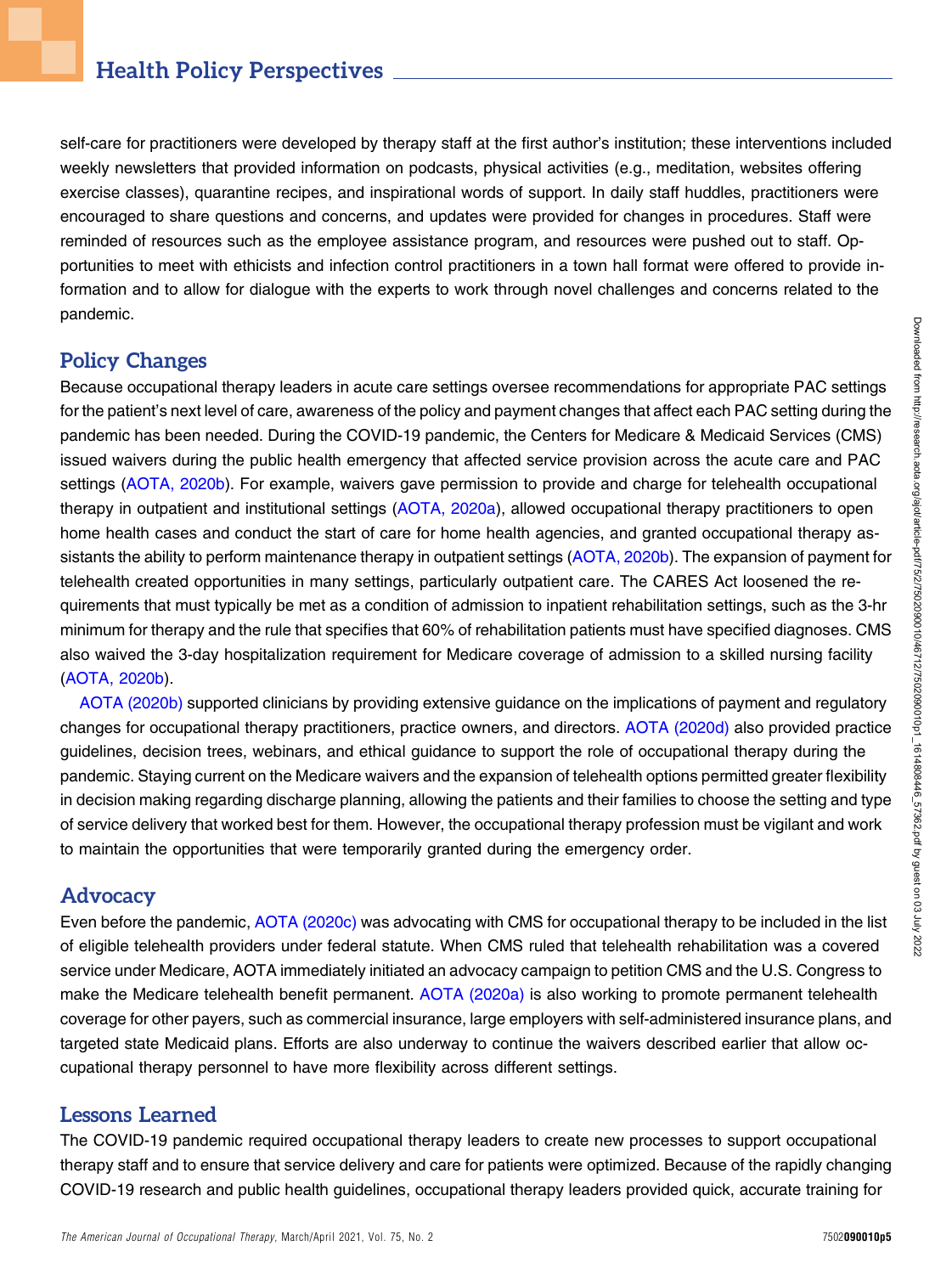PPE compliance; created education on practice changes; and developed treatment frameworks for this new patient population and care delivery system. The many lessons leaders learned along the way include the following:

- **Remain fluid and flexible**
- <sup>n</sup> Communicate frequently with updates and changes in policy and procedure to ensure that staff are well informed
- Think broadly and be creative to establish new roles for occupational therapy practitioners
- Support staff and help develop strategies to build their resiliency
- <sup>n</sup> Provide support to staff through creative staffing models to help them balance work and personal life, because many are supporting children doing virtual learning from home and providing support to elderly family members to keep them in home environments
- <sup>n</sup> Rely on and use the occupational therapy practice foundations and theories to guide evaluation and treatment of new and unknown diagnoses.

Although COVID-19 is the current public health crisis, others will occur in the future. Occupational therapy leaders are poised to support clinicians in the care of patients through the continuum of care and to meet the challenges in the future.<sup>1</sup>

#### References

- <span id="page-5-7"></span>American Hospital Association. (2020, May). Hospitals and health systems face unprecedented financial pressures due to COVID-19. [https://www.aha.org/](https://www.aha.org/guidesreports/2020-05-05-hospitals-and-health-systems-face-unprecedented-financial-pressures-due) [guidesreports/2020-05-05-hospitals-and-health-systems-face-unprecedented-](https://www.aha.org/guidesreports/2020-05-05-hospitals-and-health-systems-face-unprecedented-financial-pressures-due)financial-pressures-due
- <span id="page-5-15"></span>American Occupational Therapy Association. (2020a, April 30). AOTA Medicare telehealth success! [https://www.aota.org/Advocacy-Policy/Federal-Reg-](https://www.aota.org/Advocacy-Policy/Federal-Reg-Affairs/News/2020/Medicare-Telehealth-Success.aspx)[Affairs/News/2020/Medicare-Telehealth-Success.aspx](https://www.aota.org/Advocacy-Policy/Federal-Reg-Affairs/News/2020/Medicare-Telehealth-Success.aspx)
- <span id="page-5-4"></span>American Occupational Therapy Association. (2020b, March 16). AOTA shares important CMS guidance to providers about COVID-19. [https://www.aota.](https://www.aota.org/Advocacy-Policy/State-Policy/StateNews/2020/CMS-Guidance-COVID-19.aspx) [org/Advocacy-Policy/State-Policy/StateNews/2020/CMS-Guidance-COVID-19.aspx](https://www.aota.org/Advocacy-Policy/State-Policy/StateNews/2020/CMS-Guidance-COVID-19.aspx)
- <span id="page-5-16"></span>American Occupational Therapy Association. (2020c, July 15). During the pandemic and beyond: AOTA advocating for telehealth permanence. [https://www.](https://www.aota.org/Advocacy-Policy/Federal-Reg-Affairs/News/2020/Pandemic-Telehealth-Permanence.aspx) [aota.org/Advocacy-Policy/Federal-Reg-Affairs/News/2020/Pandemic-Telehealth-Permanence.aspx](https://www.aota.org/Advocacy-Policy/Federal-Reg-Affairs/News/2020/Pandemic-Telehealth-Permanence.aspx)
- <span id="page-5-8"></span>American Occupational Therapy Association. (2020d). Information pertaining to occupational therapy in the era of coronavirus (COVID-19). [https://www.aota.](https://www.aota.org/Practice/Health-Wellness/COVID19.aspx) [org/Practice/Health-Wellness/COVID19.aspx](https://www.aota.org/Practice/Health-Wellness/COVID19.aspx)
- <span id="page-5-0"></span>Andrew, S. (2020, June 30). The US has 4% of the world's population but 25% of its coronavirus cases. CNN. [https://www.cnn.com/2020/06/30/health/us](https://www.cnn.com/2020/06/30/health/us-coronavirus-toll-in-numbers-june-trnd/index.html)[coronavirus-toll-in-numbers-june-trnd/index.html](https://www.cnn.com/2020/06/30/health/us-coronavirus-toll-in-numbers-june-trnd/index.html)
- <span id="page-5-3"></span>Artiga, S., Corallo, B., & Pham, O. (2020, August 17). Racial disparities in COVID-19: Key findings from available data and analysis. Kaiser Family Foundation. [https://www.kff.org/disparities-policy/issue-brief/racial-disparities-covid-19-key-](https://www.kff.org/disparities-policy/issue-brief/racial-disparities-covid-19-key-findings-available-data-analysis/)findings-available-data-analysis/
- <span id="page-5-10"></span>Centers for Disease Control and Prevention. (2020a, July 16). Optimizing personal protective equipment (PPE) supplies. [https://www.cdc.gov/coronavirus/](https://www.cdc.gov/coronavirus/2019-ncov/hcp/ppe-strategy/index.html) [2019-ncov/hcp/ppe-strategy/index.html](https://www.cdc.gov/coronavirus/2019-ncov/hcp/ppe-strategy/index.html)
- <span id="page-5-9"></span>Centers for Disease Control and Prevention. (2020b, November 17). Social distancing: Keep a safe distance to slow the spread. [https://www.cdc.gov/](https://www.cdc.gov/coronavirus/2019-ncov/prevent-getting-sick/social-distancing.html) [coronavirus/2019-ncov/prevent-getting-sick/social-distancing.html](https://www.cdc.gov/coronavirus/2019-ncov/prevent-getting-sick/social-distancing.html)
- <span id="page-5-14"></span>Champagne, T., & Gray, K. (2011). Occupational therapy's role in mental health recovery. [https://www.aota.org/About-Occupational-Therapy/Professionals/](https://www.aota.org/About-Occupational-Therapy/Professionals/MH/mental-health-recovery.aspx) [MH/mental-health-recovery.aspx](https://www.aota.org/About-Occupational-Therapy/Professionals/MH/mental-health-recovery.aspx)

<span id="page-5-1"></span>Coronavirus Aid, Relief, and Economic Security Act of 2020, Pub. L. 116-136, H.R. 748. <https://www.congress.gov/bill/116th-congress/house-bill/748>

- <span id="page-5-5"></span>Cummings, M. J., Baldwin, M. R., Abrams, D., Jacobson, S. D., Meyer, B. J., Balough, E. M., . . . O'Donnell, M. R. (2020). Epidemiology, clinical course, and outcomes of critically ill adults with COVID-19 in New York City: A prospective cohort study. Lancet, 395, 1763–1770. [https://doi.org/10.1016/S0140-](https://doi.org/10.1016/S0140-6736(20)31189-2) [6736\(20\)31189-2](https://doi.org/10.1016/S0140-6736(20)31189-2)
- <span id="page-5-11"></span>Davis, J., Crawford, K., Wierman, H., Osgood, W., Cavanaugh, J., Smith, K. A., . . . Orff, S. (2013). Mobilization of ventilated older adults. Journal of Geriatric Physical Therapy, 36, 162–168. <https://doi.org/10.1519/JPT.0b013e31828836e7>
- <span id="page-5-12"></span>Freburger, J. K., Chou, A., Euloth, T., & Matcho, B. (2020). Variation in acute care rehabilitation and 30-day hospital readmission or mortality in adult patients with pneumonia. JAMA Network Open, 3(9), Article e2012979. <https://doi.org/10.1001/jamanetworkopen.2020.12979>
- <span id="page-5-2"></span>Haffajee, R. L., & Mello, M. M. (2020). Thinking globally, acting locally—The U.S. response to COVID-19. New England Journal of Medicine, 382(22), Article e75. <https://doi.org/10.1056/NEJMp2006740>
- <span id="page-5-13"></span>Iannaccone, S., Alemanno, F., Houdayer, E., Brugliera, L., Castellazzi, P., Cianflone, D., . . . Filippi, M. (2020). COVID-19 rehabilitation units are twice as expensive as regular rehabilitation units. Journal of Rehabilitation Medicine, 52, jrm00073. <https://doi.org/10.2340/16501977-2704>
- <span id="page-5-6"></span>Keeley, C., Jimenez, J., Jackson, H., Boudourakis, L., Salway, R. J., Cineas, N., . . . Long, T. G. (2020). Staffing up for the surge: Expanding the New York City public hospital workforce during the COVID-19 pandemic. Health Affairs, 39, 1426–1430. <https://doi.org/10.1377/hlthaff.2020.00904>